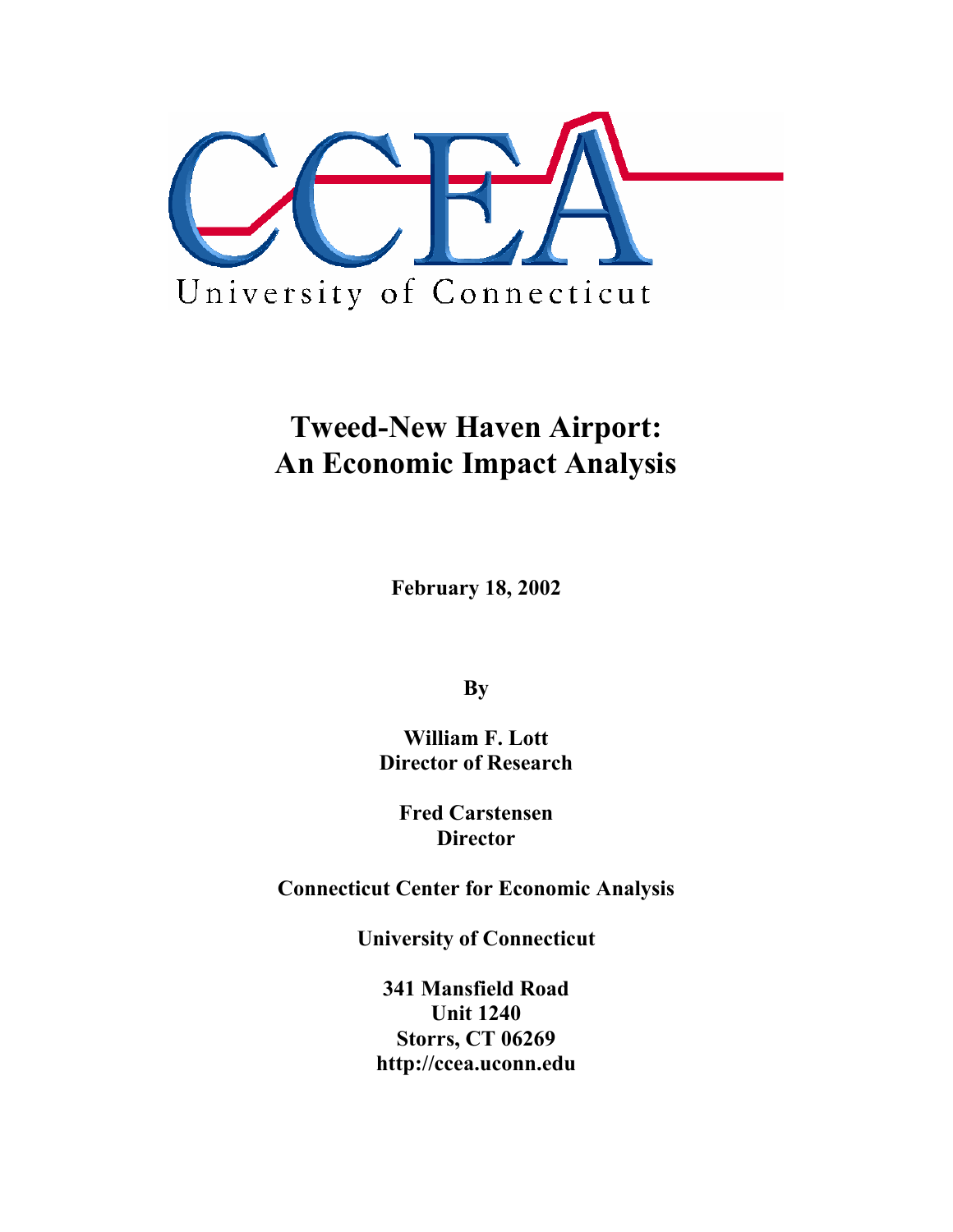The Tweed-New Haven Airport Authority has undertaken development of a Master Plan Update, with the participation of both the Federal Aviation Administration (FAA) and the Connecticut Department of Transportation. The Master Plan was prepared in conformance with FAA and DOT standards. As a part of the planning process, the Authority requested the Connecticut Center for Economic Analysis (CCEA) at the University of Connecticut prepare an analysis of the economic impact of the airport and of the proposed changes. CCEA has completed this analysis, the results of which appear below, using its 12 region REMI model of Connecticut and Western Massachusetts, a model that Regional Economic Models, Inc. of Amherst, Massachusetts, developed.

#### **Basic Assumptions**

A key element of the Master Plan Update was the air service market analysis and demand forecasts. Three forecast scenarios were defined for the Plan; these scenarios served as the basis for developing a number of development alternatives. The market analysis determined that in 1999 Tweed captured only 5% of its potential passenger market due to the lack of jet service to major airline hubs. The large majority of passengers in Tweed's market area use airports such as Bradley, Kennedy, LaGuardia, White Plains, and T.F. Green in Providence.

The analysis done for the Master Plan determined that there were a number of physical constraints to attracting airline jet service to Tweed, among them the limited runway length and obstructions in the vicinity of the airport. The Airport Authority identified a number of alternatives for eliminating those constraints and selected the preferred option. That option served as the basis for the development of the Airport Layout Plan (ALP) and recommends extending the main runway, currently 5,600 feet long, to 7,200 feet long (using displaced thresholds), as well as removing obstructions. In addition there are a number of related recommendations, including expanding the terminal building, constructing taxiways, improving instrument approaches, relocating roads, etc. Implementation of the proposed ALP would occur in a four-phased program, taking approximately 15 to 20 years to implement completely, due in part to necessary environmental review, permitting, and mitigation. (Chapters 5 and 7 of the Master Plan describe the ALP in detail.)

 CCEA prepared this REMI analysis to identify the potential economic impacts that fully implementing the ALP would generate (called the "Development scenario) and to compare those net new economic benefits to the "Status-Quo scenario." This Status Quo scenario assumed that the airport would make only the minimum modifications that FAA regulations require and that scheduled commercial passenger service would continue to serve the airport, generating modest growth in passenger traffic to a level of approximately 147,000 enplanements per year in 2019. [It is possible that under the Status Quo scenario, because it would not accommodate the increasingly important regional jets, scheduled commercial airline service might cease altogether. The impact analysis did not consider the economic consequences of this possible outcome, though it would clearly result in a marked loss of jobs, income, and taxes in the region.] However, if developed as shown on the ALP, the Airport would make the modifications and additional investments necessary to permit regional jet operations. The improvements would allow regional jets to fly non-stop from Tweed to major airline hubs within a 1,000 mile radius, hubs such as Atlanta, Cincinnati, Cleveland, Pittsburgh, and Chicago, thus offering competitive scheduled air service to the region. Under this Development scenario, the market analysis projected annual passenger enplanements would grow to nearly 640,000 by 2019—still well below Tweed's market potential, but significantly better than today's level of service. (The extent and type of airline service actually provided in the future will of course ultimately determine the actual number of passenger enplanements that Tweed enjoys. The timing and degree of implementation of the proposed development program and trends in the airline industry as a whole will also influence the type and level of service that Tweed offers.)

 For the purposes of this economic impact analysis, CCEA assumed that a significant share of passenger enplanements are visitors to the New Haven region, visitors who occupy motel and hotel rooms and spend money on food, entertainment and business supplies. The spending of these visitors then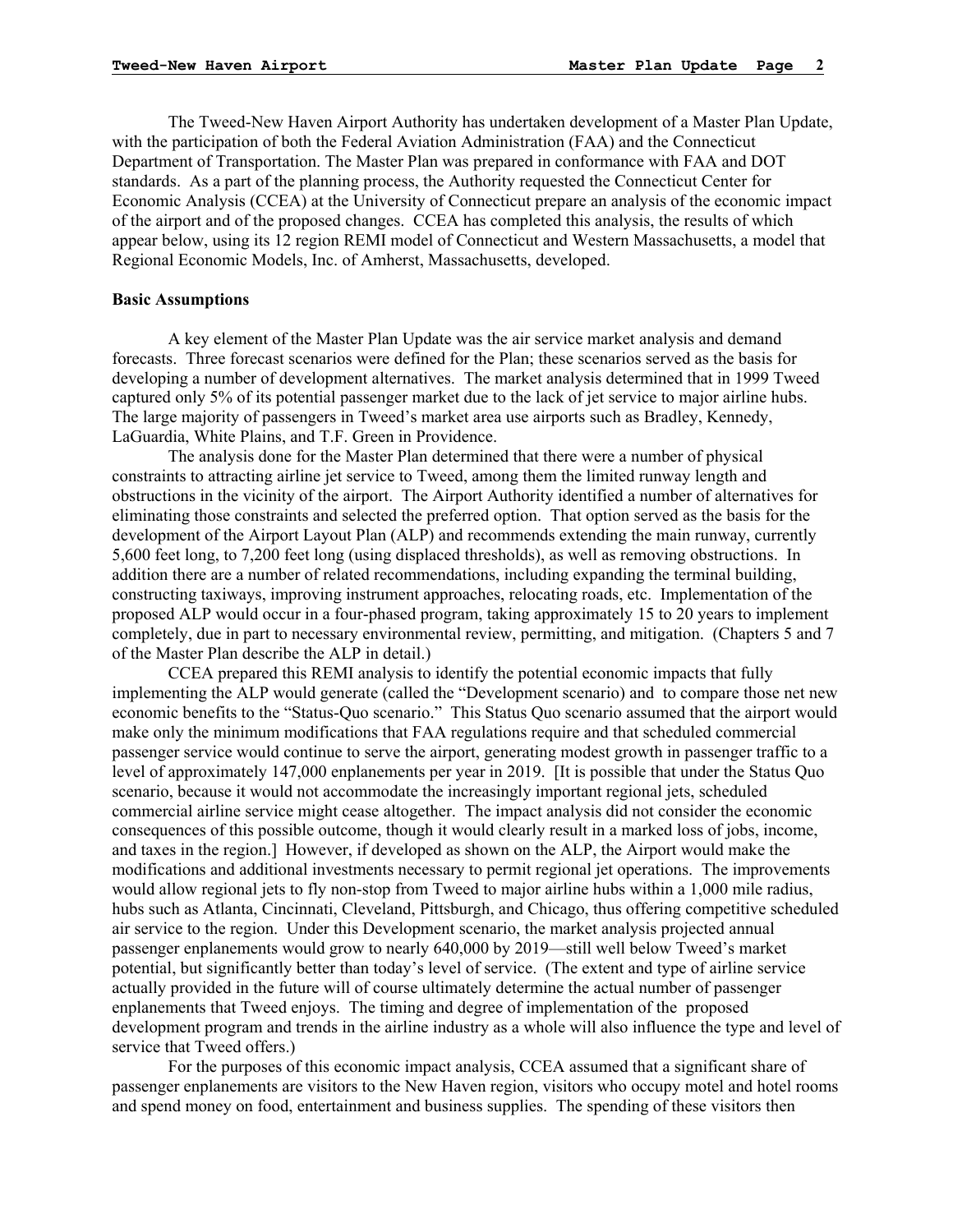spreads through the local economy. As an input to the REMI model for both scenarios, CCEA assumed that visitors coming to Connecticut via Tweed-New Haven mirror those that enter the state via Bradley International in Windsor Locks. A recent study of Bradley's passengers provides the average length of stay of Connecticut visitors along with their typical spending pattern. For this study, CCEA also assumed that half of all passenger enplanements are local residents, the other half are tourists and business travelers.

 CCEA also made the reasonable, conservative assumption that growth in passenger enplanements at Tweed-New Haven Airport *above the national growth trend for airline passengers* must come at the expense of other airports. Within Tweed Airport's market area, airline passengers have many alternatives to Tweed-New Haven: Kennedy International, LaGuardia, White Plains, and Newburg in New York, Newark in New Jersey, Providence (T.F. Green) in Rhode Island, and Bradley International in Connecticut. Expenditures by the passengers attracted to Tweed-New Haven Airport at the expense of out-of-state alternatives add both to the New Haven area economy specifically and to the larger Connecticut economy as a whole.

 On the other hand, passengers who merely shift from Bradley International add to the New Haven area economy, but not to the state's economy. To account for this factor, CCEA assumed that 50% of the projected growth in passenger enplanements above the national trend at Tweed-New Haven Airport come at the expense of Bradley International; the analysis thus removes their impact from the Hartford County portion of the model, and adds it to the New Haven County portion of the model, but shows no net impact for Connecticut's economy as a whole.

 Development of Tweed-New Haven Airport would generate significant construction activities that are a major source of economic benefits. Under the Status Quo scenario, expenditures for construction for improvements to the airport required to keep it in compliance with FAA regulations reach \$13.637 million. According to the Master Plan, this construction takes place during Phases I and II. By contrast, the Development scenario for the airport projects construction expenditures of \$69.686 million. This includes both the modifications that FAA requires to meet its regulations as well as expansion of airport facilities to permit regional jets capable of reaching Atlanta and Chicago to use the airport. Much of the spending for construction under the Development scenario occurs during Phases 3 and 4 of the Master Plan.

 In addition to growing passenger enplanements and construction activities, employment at the airport will also increase under both scenarios. Under the Status Quo scenario, direct employment at the airport grows from 60 in 2003 to 64 in 2019. Under the Development scenario, direct employment at the airport will reach 93 in 2019. It should be noted that this projected employment growth at Tweed is very conservative: the actual number of employees could double the projected number if traffic increases as projected. These workers will both spend money in the local economy and their activities will generate demand for an array of business supplies, typically purchased from local outlets. The results shown below capture both forms of expenditure, which generate additional regional employment.

 The majority of the projects listed in the airport's capital improvement program are eligible for federal and state financial grants (see Chapter 7 for a more detailed discussion of the ACIP). The FAA typically contributes 90% of a project's eligible costs, while DOT normally contributes 7.5%. However, only airport facilities that will be available for public use, such as runways, taxiways, etc., and which are not leased to private operators, are eligible for federal and state grants. Facilities such as those portions of terminal buildings that are leased to airlines, for example, or hangars that are leased to FBOs, are typically not eligible for federal or state grants. As a result, federal grants will cover approximately 80 percent of the anticipated cost of the development program at Tweed Airport, and the Airport Authority and the State of Connecticut will cover the remaining 20 percent of the costs. The actual federal and state share of the program's costs will vary depending on the actual timing on the implementation process, the status of federal and state funding each fiscal year, and any changes that may be made to the federal and state airport aid programs over the life of the development process at Tweed.

 In the REMI model, CCEA offsets the local and state share of the construction spending with a corresponding reduction in other state and local spending. This assumption keeps the modeling in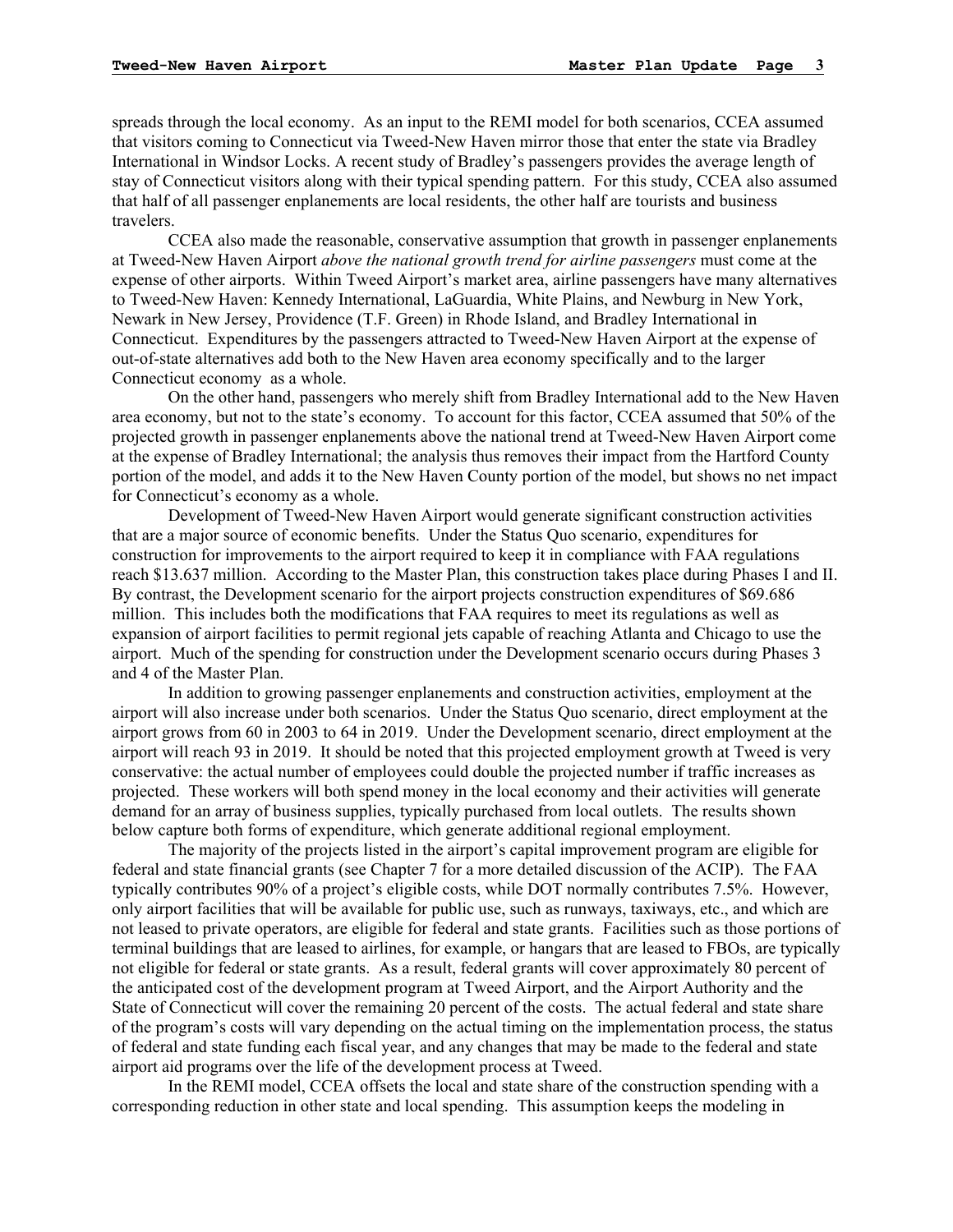accordance with State of Connecticut Constitutional requirements for a balanced budget. [Effectively, this means that the analysis is highly conservative, assuming that the expenditures will not be bonded and the state budget is strictly balanced, that is, enjoys no surpluses. If either or both approaches were taken, it would increase the economic impacts that CCEA projects.]

#### **Results**

It is possible to measure the economic impact of Tweed-New Haven Airport on the New Haven area and the State of Connecticut in a variety of ways. This report presents a series of key economic indicators to tell the story of the current and potential impacts of Tweed-New Haven Airport. The report also compares and contrasts the results from the Status Quo and the Development scenarios.

The economic variable that reveals the most significant impact is non-farm employment. Under both scenarios, over the period 2003 to 2019, Tweed-New Haven Airport and the economic activity associated with it creates a number of jobs in the New Haven area economy. Under the Status Quo scenario, during this period the average annual new private non-farm employment in New Haven County attributable to the airport will be 1,111 jobs; the Development scenario would generate 4,332 new jobs. Because some of this private non-farm employment is the result of transferring enplanements from Bradley to Tweed-New Haven and the state as a whole bears the cost of financing cost (i.e. the impact of the balanced budget assumption noted above), average annual new private non-farm employment for Connecticut attributable to Tweed New Haven is 952 jobs under the Status Quo scenario, 3,077 jobs under the Development scenario.

 The two municipalities most directly associated with Tweed-New Haven Airport, New Haven and East Haven, will capture the bulk of the economic benefits that the airport will generate. Based upon economic modeling, CCEA estimated that the New Haven will get 49.3 percent of the potential economic activity, and East Haven will receive 18.2 percent. Table 1 below show the annual average number of private non-farm jobs that can be directly attributed to the airport. Given that East Haven has a population only one-fifth that of New Haven, East Haven gains proportionately more from the airport's development.

|            | o 1. Annual Avoiago Funnool of Filvalo Fioli I ann Joob Authouted to the Ampoly |                      |
|------------|---------------------------------------------------------------------------------|----------------------|
|            | Status Quo Scenario                                                             | Development Scenario |
| New Haven  | 548                                                                             |                      |
| East Haven | 202                                                                             | 788                  |

Table 1: Annual Average Number of Private Non-Farm Jobs Attributed to the Airport

Because the figures shown above are averages for the whole 17-year period, they significantly understate the cumulative impact on employment in the two towns. Looking to the end of the period of study, 2019, the analysis shows that jobs in New Haven County attributable to Tweed-New Haven Airport will be 1,295 for the Status Quo scenario, 5,364 for the Development scenario. The gain in 2019 from the Development option relative to the Status Quo is slightly over 4,000 jobs for New Haven County (see Figure 1).

 New jobs attract people to an area. Under the Status Quo scenario, the average new population in New Haven County that can be associated with Tweed-New Haven Airport growth will be 1,090 residents for the period 2003 to 2019. The corresponding figure for the Development scenario will be 4,157 new residents for the same period. Figure 2 shows the Non-Farm employment and population in New Haven County attributable to Tweed-New Haven Airport, along with the values for these variables associated with the Development scenario.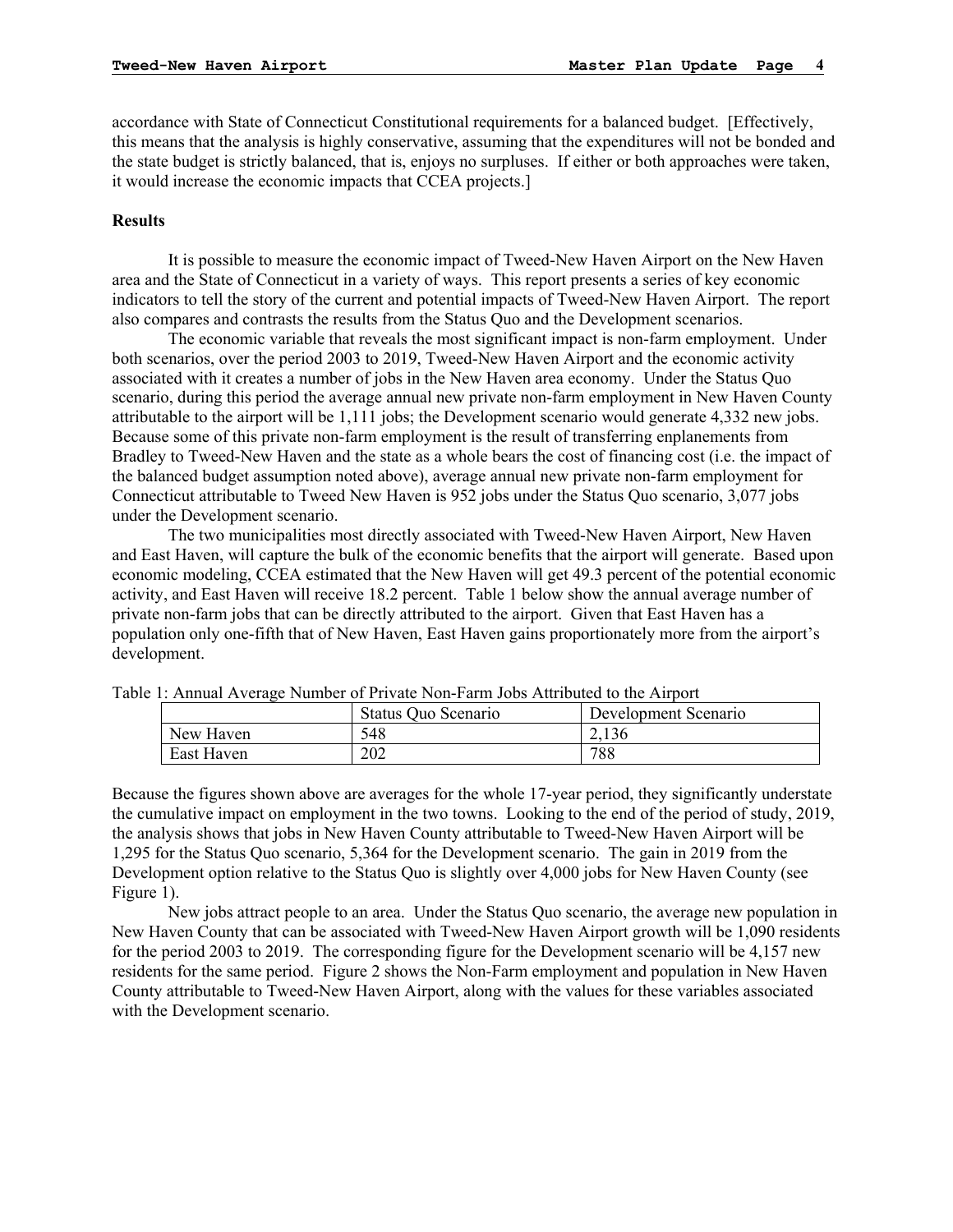

**Figure 1: New Haven County Employment Attributable to Tweed-New Haven Airport.**

Two other economic variables are important to economic planners: gross regional product and personal income. Gross regional product measures the total value of all final goods and services produced during some time period, typically one year. Personal income measure the flow of funds of earnings to households during a year. It includes wages, salaries, interest, dividends and rents. Measured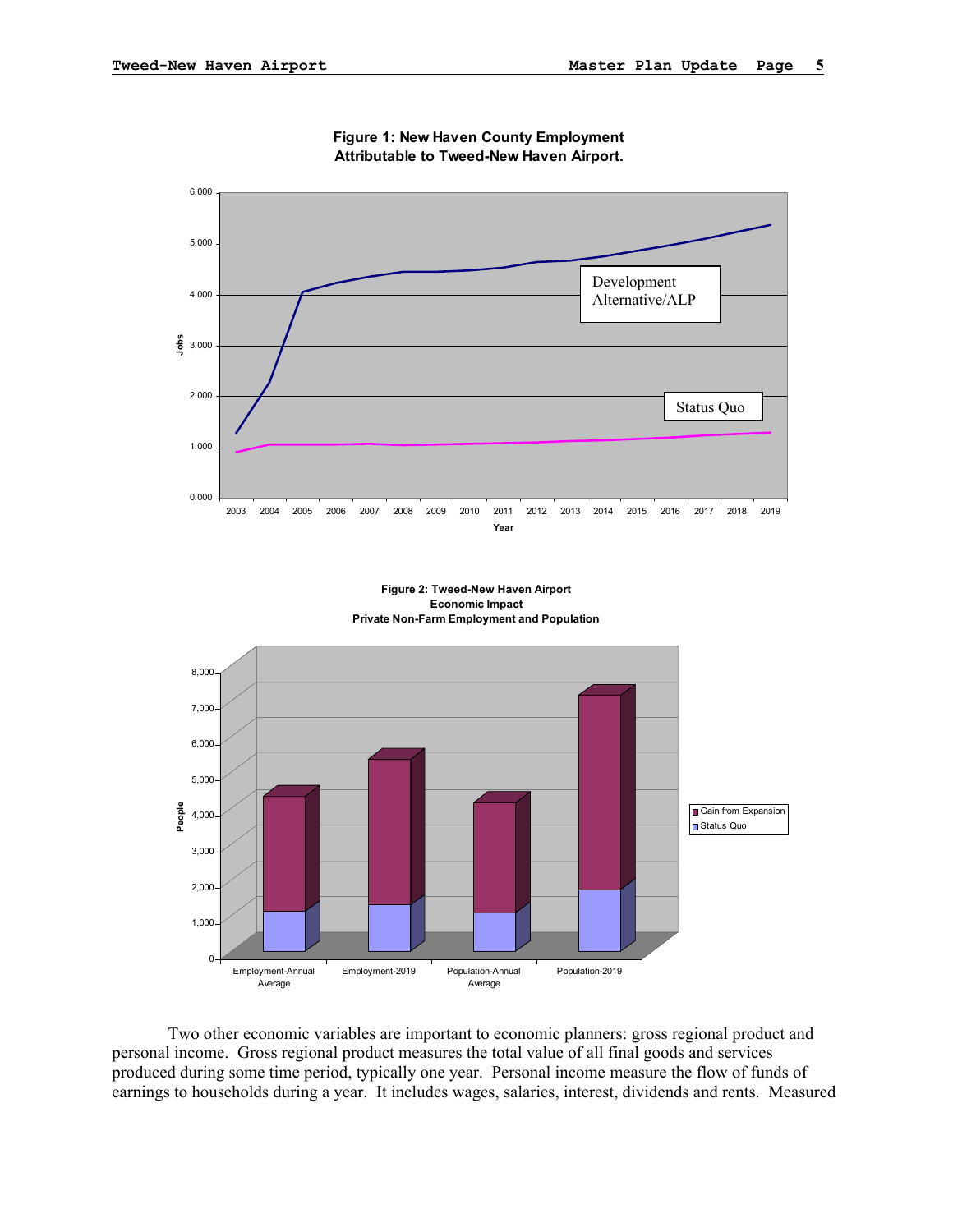in constant 2001 dollars, New Haven County can expect, on average, \$46.43 million in gross regional product annually as a result of the Status Quo scenario for the period 2003 to 2019. By contrast, this figure grows to an annual average \$175.98 million (an increase of 379%) for the Development scenario over the same period. Perhaps more revealing, in 2019, the annual impact will reach \$57.19 million for the Status Quo scenario, and \$220.42 million for the Development scenario.

In present value terms, Tweed-New Haven Airport will contribute \$602.41 million in gross regional product to the New Haven County economy under the Status Quo Scenario, and \$2.249 billion under the Development scenario, in aggregate through 2019.

 To the average citizen, the key consideration is earnings, as expressed by the question: "How many more dollars will we have?" Tweed-Hew Haven Airport puts money into the pockets of New Haven County residents. Over the period from 2003 to 2019, measured in 2001 dollars, New Haven County residents collectively will receive \$41.63 million annually on average in new personal income under the Status Quo scenario, and \$156.79 million annually on average under the Development scenario. In present value terms, these numbers corresponded to an aggregate impact of \$532.75 million for the Status Quo scenario, and \$1.975 billion for the Development scenario. Again, it is helpful to see the impact at the end of the period: in 2019 the increase in annual personal income that Tweed-New Haven Airport generates for the County is \$55.1 million in the Status Quo Scenario, \$220.54 million in the Development scenario.

 Tables 2 and 3 show New Haven's and East Haven's share of this annual average personal income figure that is attributable to Tweed-New Haven Airport:

|            | Status Quo Scenario (\$M) | Development Scenario (\$M) |
|------------|---------------------------|----------------------------|
| New Haven  | \$20.52                   | \$77.30                    |
| East Haven | \$7.58                    | \$28.54                    |

Table 2: Annual Average Personal Income

|            | Status Quo Scenario (\$M) | Development Scenario (\$M) |
|------------|---------------------------|----------------------------|
| New Haven  | \$262.65                  | \$974                      |
| East Haven | \$96.96                   | \$360                      |

Table 3: Personal Income (Present Value \$)

Figure 3 and Tables 4 and 5 below summarize the economic impact of Tweed-New Haven Airport on New Haven County's gross regional product, personal income and disposable income in present value terms for both scenarios during the period 2003 to 2019.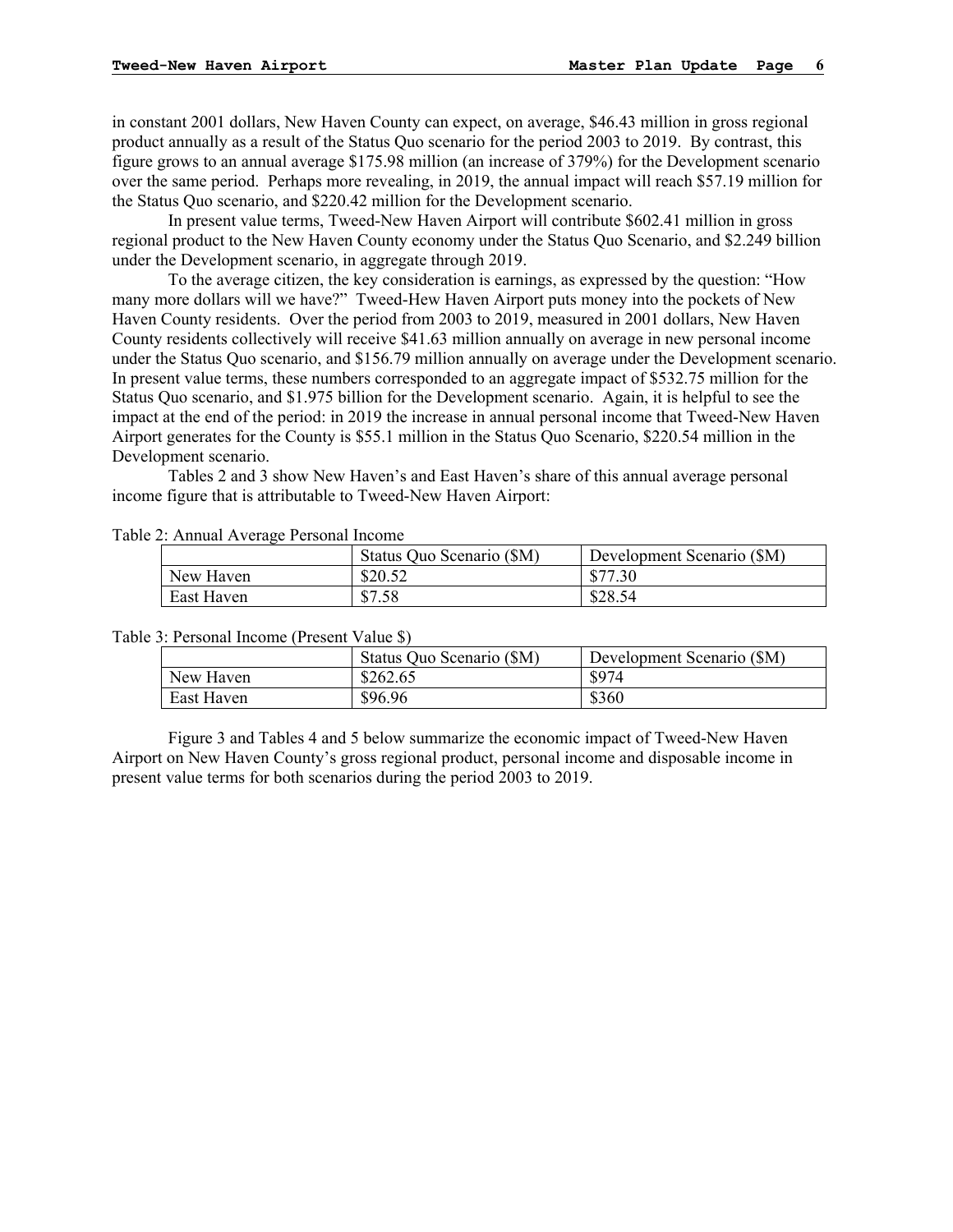

| Table 4: Economic Impact Tweed-New Haven Airport |                   |                         |                             |          |                    |            |  |  |  |
|--------------------------------------------------|-------------------|-------------------------|-----------------------------|----------|--------------------|------------|--|--|--|
|                                                  |                   | 2003-2019               |                             |          |                    |            |  |  |  |
|                                                  | <b>Status Quo</b> |                         |                             |          |                    |            |  |  |  |
|                                                  |                   | <b>New Haven County</b> |                             |          | <b>Connecticut</b> |            |  |  |  |
|                                                  |                   |                         | Present                     |          |                    | Present    |  |  |  |
| <b>Variable</b>                                  | Average           | 2019                    | Value                       | Average  | 2019               | Value      |  |  |  |
| Private Non-Farm Employment                      | 1,111             | 1,295                   |                             | 952      | 1,149              |            |  |  |  |
| Gross State Product (Mil 01\$)                   | \$46.43           | \$57.19                 | \$602.41                    | \$48.74  | \$62.80            | \$631.27   |  |  |  |
| Personal Income (Mil 01\$)                       | \$41.63           | \$55.10                 | \$532.75                    | \$44.95  | \$60.63            | \$576.14   |  |  |  |
| Disposable Income (Mil 01\$)                     | \$32.36           | \$43.47                 | \$413.30                    | \$34.97  | \$47.73            | \$447.36   |  |  |  |
| Population                                       | 1,090             | 1,731                   |                             | 1,033    | 1,631              |            |  |  |  |
|                                                  |                   |                         | <b>Development Scenario</b> |          |                    |            |  |  |  |
| Private Non-Farm Employment                      | 4,332             | 5,364                   |                             | 3,077    | 3,815              |            |  |  |  |
| Gross State Product (Mil 01\$)                   | \$175.98          | \$225.42                | \$2,249.22                  | \$151.88 | \$194.49           | \$1,941.76 |  |  |  |
| Personal Income (Mil 01\$)                       | \$156.79          | \$220.54                | \$1,975.32                  | \$137.62 | \$191.28           | \$1,736.95 |  |  |  |
| Disposable Income (Mil 01\$)                     | \$121.80          | \$173.99                | \$1,531.32                  | \$106.96 | \$150.74           | \$1,347.45 |  |  |  |
| Population                                       | 4,157             | 7,161                   |                             | 3,333    | 5,682              |            |  |  |  |
|                                                  |                   |                         | <b>Gain from Expansion</b>  |          |                    |            |  |  |  |
| Private Non-Farm Employment                      | 3,220             | 4,069                   |                             | 2,125    | 2,666              |            |  |  |  |
| Gross State Product (Mil 01\$)                   | \$129.55          | \$168.23                | \$1,646.80                  | \$103.15 | \$131.68           | \$1,310.49 |  |  |  |
| Personal Income (Mil 01\$)                       | \$115.17          | \$165.44                | \$1,442.57                  | \$92.67  | \$130.65           | \$1,160.81 |  |  |  |
| Disposable Income (Mil 01\$)                     | \$89.44           | \$130.51                | \$1,118.01                  | \$71.99  | \$103.01           | \$900.09   |  |  |  |
| Population                                       | 3,067             | 5,430                   |                             | 2,300    | 4,051              |            |  |  |  |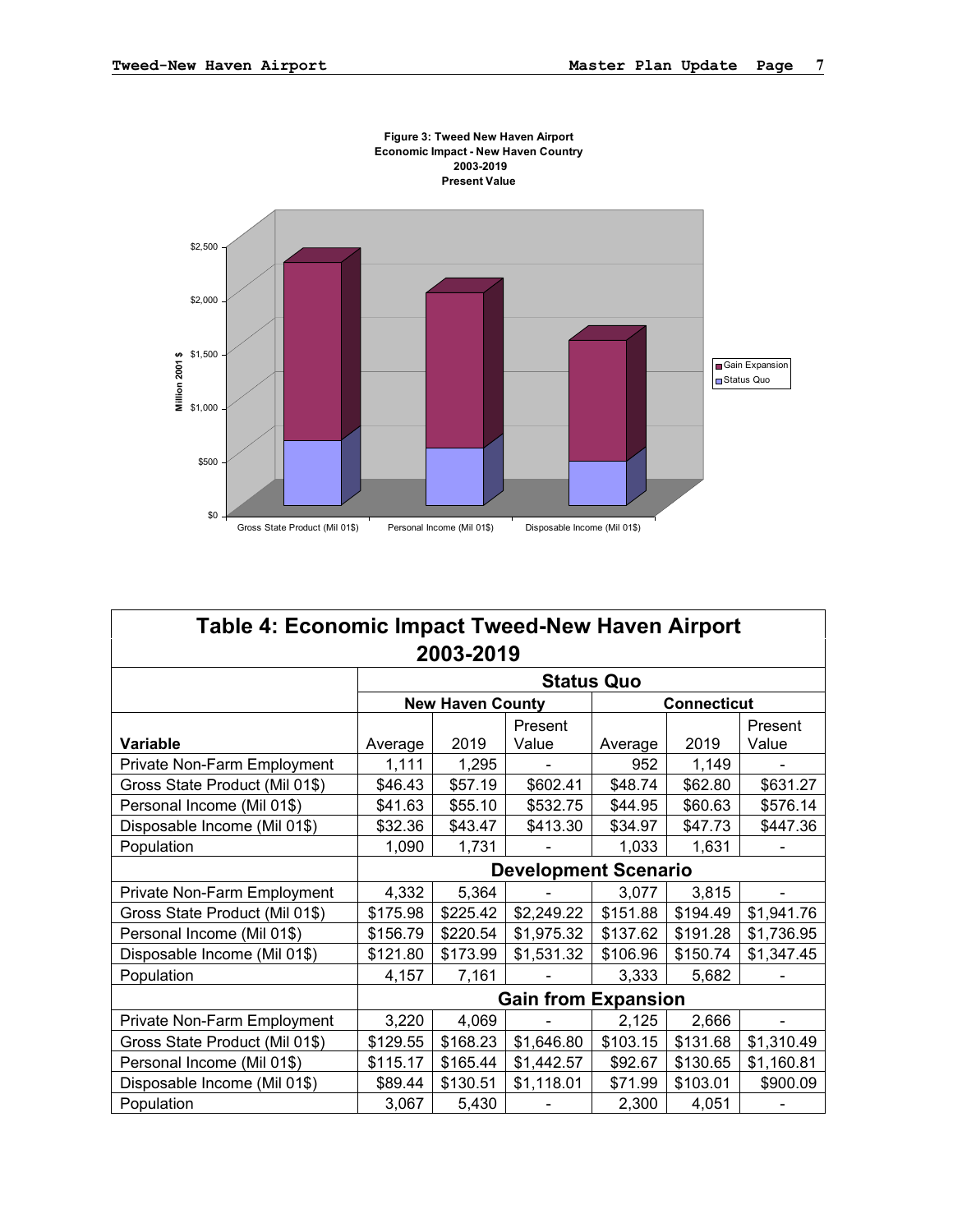| <b>Table 5: Economic Impact Tweed-New Haven</b> |         |                   |                             |                   |         |                  |
|-------------------------------------------------|---------|-------------------|-----------------------------|-------------------|---------|------------------|
|                                                 |         | 2003-2019         |                             |                   |         |                  |
|                                                 |         |                   |                             | <b>Status Quo</b> |         |                  |
|                                                 |         | <b>East Haven</b> |                             |                   |         |                  |
| Variable                                        | Average | 2019              | Present<br>Value            | Average           | 2019    | Present<br>Value |
| <b>Private Non-Farm</b>                         |         |                   |                             |                   |         |                  |
| Employment<br>Gross State Product (Mil          | 548     | 638               |                             | 202               | 236     |                  |
| 01\$)                                           | \$22.89 | \$28.20           | \$296.99                    | \$8.45            | \$10.41 | \$109.64         |
| Personal Income (Mil 01\$)                      | \$20.52 | \$27.17           | \$262.65                    | \$7.58            | \$10.03 | \$96.96          |
| Disposable Income (Mil 01\$)                    | \$15.96 | \$21.43           | \$203.76                    | \$5.89            | \$7.91  | \$75.22          |
| Population                                      | 537     | 853               |                             | 198               | 315     |                  |
|                                                 |         |                   | <b>Development Scenario</b> |                   |         |                  |
| <b>Private Non-Farm</b>                         |         |                   |                             |                   |         |                  |
| Employment                                      | 2,136   | 2,644             |                             | 788               | 976     |                  |
| Gross State Product (Mil                        |         |                   |                             |                   |         |                  |
| 01\$)                                           | \$86.76 | \$111.13          | \$1,108.86                  | \$32.03           | \$41.03 | \$409.36         |
| Personal Income (Mil 01\$)                      | \$77.30 | \$108.73          | \$973.83                    | \$28.54           | \$40.14 | \$359.51         |
| Disposable Income (Mil 01\$)                    | \$60.05 | \$85.78           | \$754.94                    | \$22.17           | \$31.67 | \$278.70         |
| Population                                      | 2,049   | 3,530             |                             | 757               | 1,303   |                  |
|                                                 |         |                   | <b>Gain from Expansion</b>  |                   |         |                  |
| Private Non-Farm                                |         |                   |                             |                   |         |                  |
| Employment                                      | 1,588   | 2,006             |                             | 586               | 741     |                  |
| Gross State Product (Mil<br>01\$)               | \$63.87 | \$82.94           | \$811.87                    | \$23.58           | \$30.62 | \$299.72         |
| Personal Income (Mil 01\$)                      | \$56.78 | \$81.56           | \$711.18                    | \$20.96           | \$30.11 | \$262.55         |
| Disposable Income (Mil 01\$)                    | \$44.09 | \$64.34           | \$551.18                    | \$16.28           | \$23.75 | \$203.48         |
| Population                                      | 1,512   | 2,677             |                             | 558               | 988     |                  |

#### **Conclusions**

Tweed-New Haven Airport, under both scenarios, will contribute increasingly to the economic vitality of New Haven County and its towns, in particular New Haven and East Haven. Airport improvements will create new jobs, and new people will locate in the County as result of development of the airport as shown on the ALP and the associated growth in enplanements. Gross regional product will grow significantly, and people will earn more as measured by personal income. The analysis shows convincingly that the most dramatic gains will come from pursuing the Development scenario. The Development scenario will add, in annual average terms, 3,220 new private-sector jobs to New Haven County's economy, and \$1.443 billion in personal income (in present value terms). Access to quality air service is critical to the capacity of a region to sustain and expand its economic base. Moreover, recent studies have underlined this consideration, arguing strongly that the New Economy is travel intensive. Thus it is reasonable to believe that the long-term vitality and competitive position of the New Haven regional economy is linked fundamentally to the decisions made about the future of Tweed-New Haven Airport.

The Appendix provides detailed results from the REMI analyses.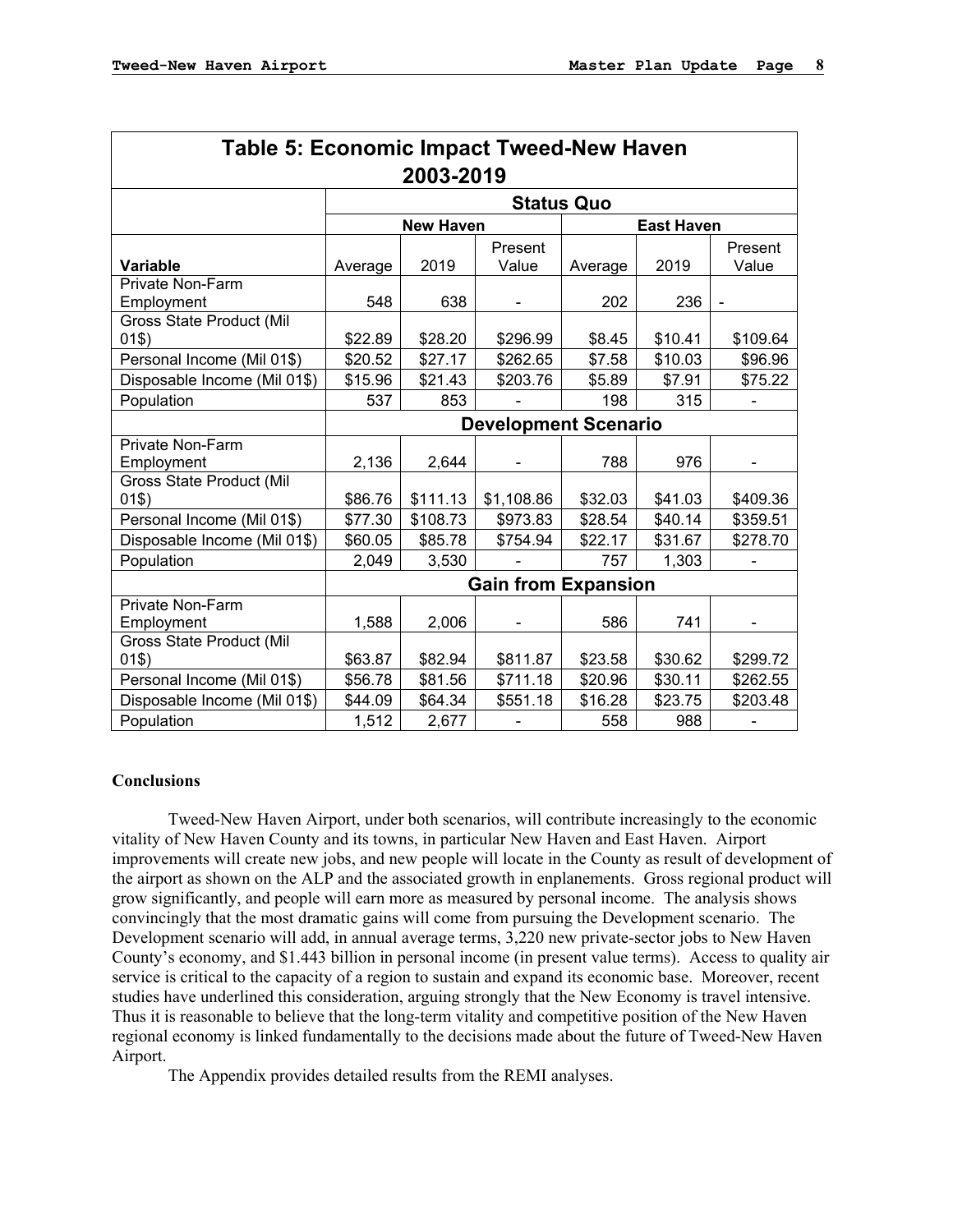## **APPENDIX : REMI OUTPUT**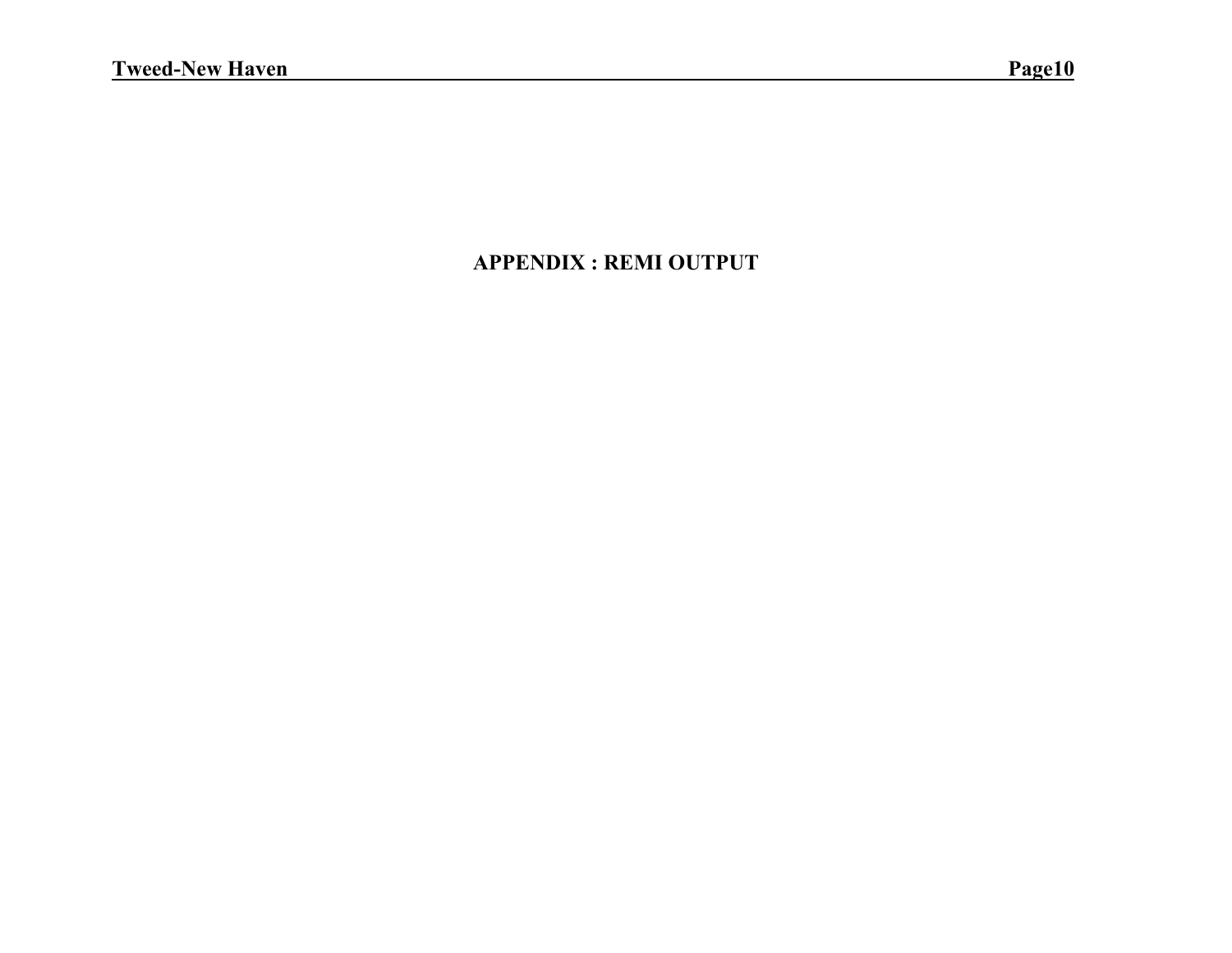**Tweed Status Quo Primary:Super Summary Table Differences as Compared to REMI Standard Reg Control New Haven County, CT**

| <b>Variable</b>                                  | 2003               | 2004       | 2005       | 2006               | 2007        | 2008        | 2009       |
|--------------------------------------------------|--------------------|------------|------------|--------------------|-------------|-------------|------------|
| <b>Total Emp (Thous)</b>                         | 0.9062             | 1.069      | 1.075      | 1.083              | 1.102       | 1.092       | 1.113      |
| Total Emp As % of US                             | 0.0005218          | 0.0006097  | 0.0006079  | 0.0006072          | 0.0006131   | 0.0006035   | 0.0006118  |
| <b>Priv Non-Farm Emp (Thous)</b>                 | 0.9048             | 1.058      | 1.054      | 1.051              | 1.065       | 1.043       | 1.058      |
| Priv Non-Farm Emp As % of US                     | 0.0006177          | 0.0007145  | 0.0007055  | 0.0006978          | 0.0007009   | 0.0006816   | 0.000688   |
| GRP (Bil Fixed 92\$)                             | 0.03296            | 0.03866    | 0.03868    | 0.03846            | 0.03904     | 0.03807     | 0.03854    |
| Pers Inc (Bil Nom \$)                            | 0.02499            | 0.0327     | 0.03608    | 0.03899            | 0.04204     | 0.04364     | 0.04633    |
| Pers Inc As % of US                              | 0.0002646          | 0.0003305  | 0.0003483  | 0.0003595          | 0.0003702   | 0.0003673   | 0.0003735  |
| Disp Pers Inc (Bil Nom \$)                       | 0.01859            | 0.02456    | 0.02735    | 0.02976            | 0.03227     | 0.03367     | 0.03588    |
| PCE-Price Index (Fixed 92\$)                     | 0.02322            | 0.03461    | 0.0397     | 0.04247            | 0.04442     | 0.04445     | 0.04454    |
| Real Disp Pers Inc (Bil Fixed 92\$)              | 0.01089            | 0.01339    | 0.0143     | 0.0152             | 0.01622     | 0.0167      | 0.01769    |
| Real Disp Pers Inc Per Cap (Thous Fixed          | 0.01003            | 0.007406   | 0.002731   | $-0.001478$        | $-0.005171$ | $-0.009106$ | $-0.01204$ |
| $92\$                                            |                    |            |            |                    |             |             |            |
| <b>Population (Thous)</b>                        | 0.1199             | 0.3008     | 0.4763     | 0.6305             | 0.7675      | 0.8864      | 0.9932     |
| Pop As % of US                                   | 0.00004235         | 0.0001054  | 0.0001655  | 0.0002172          | 0.0002622   | 0.0003003   | 0.0003337  |
|                                                  |                    |            |            |                    |             |             |            |
| <b>Variable</b>                                  | 2010               | 2011       | 2012       | 2013               | 2014        | 2015        | 2016       |
|                                                  | 1.126              | 1.145      | 1.169      | 1.194              | 1.221       | 1.251       | 1.284      |
| <b>Total Emp (Thous)</b><br>Total Emp As % of US | 0.0006166          | 0.0006234  | 0.0006326  | 0.0006424          | 0.0006533   | 0.0006652   | 0.0006791  |
| <b>Priv Non-Farm Emp (Thous)</b>                 | 1.066              | 1.08       | 1.099      | 1.12               | 1.143       | 1.169       | 1.199      |
| Priv Non-Farm Emp As % of US                     | 0.0006905          | 0.0006955  | 0.0007035  | 0.0007125          | 0.000723    | 0.0007348   | 0.0007489  |
| GRP (Bil Fixed 92\$)                             | 0.03898            | 0.03966    | 0.04064    | 0.04171            | 0.04293     | 0.04432     | 0.04593    |
| Pers Inc (Bil Nom \$)                            | 0.04886            | 0.05158    | 0.0545     | 0.05755            | 0.06087     | 0.06443     | 0.06829    |
| Pers Inc As % of US                              | 0.0003776          | 0.0003822  | 0.0003876  | 0.0003932          | 0.0003994   | 0.0004062   | 0.0004138  |
| Disp Pers Inc (Bil Nom \$)                       | 0.03798            | 0.04021    | 0.04259    | 0.04507            | 0.04776     | 0.05064     | 0.05374    |
| PCE-Price Index (Fixed 92\$)                     | 0.04413            | 0.04388    | 0.0437     | 0.04359            | 0.04362     | 0.04379     | 0.04413    |
| Real Disp Pers Inc (Bil Fixed 92\$)              | 0.01865            | 0.01962    | 0.02062    | 0.02162            | 0.02268     | 0.02378     | 0.02493    |
| Real Disp Pers Inc Per Cap (Thous Fixed          | $-0.01481$         | $-0.01737$ | $-0.01972$ | $-0.02187$         | $-0.02381$  | $-0.02557$  | $-0.02718$ |
| $92\$                                            |                    |            |            |                    |             |             |            |
| <b>Population (Thous)</b>                        | 1.091<br>0.0003637 | 1.181      | 1.264      | 1.342<br>0.0004368 | 1.416       | 1.486       | 1.552      |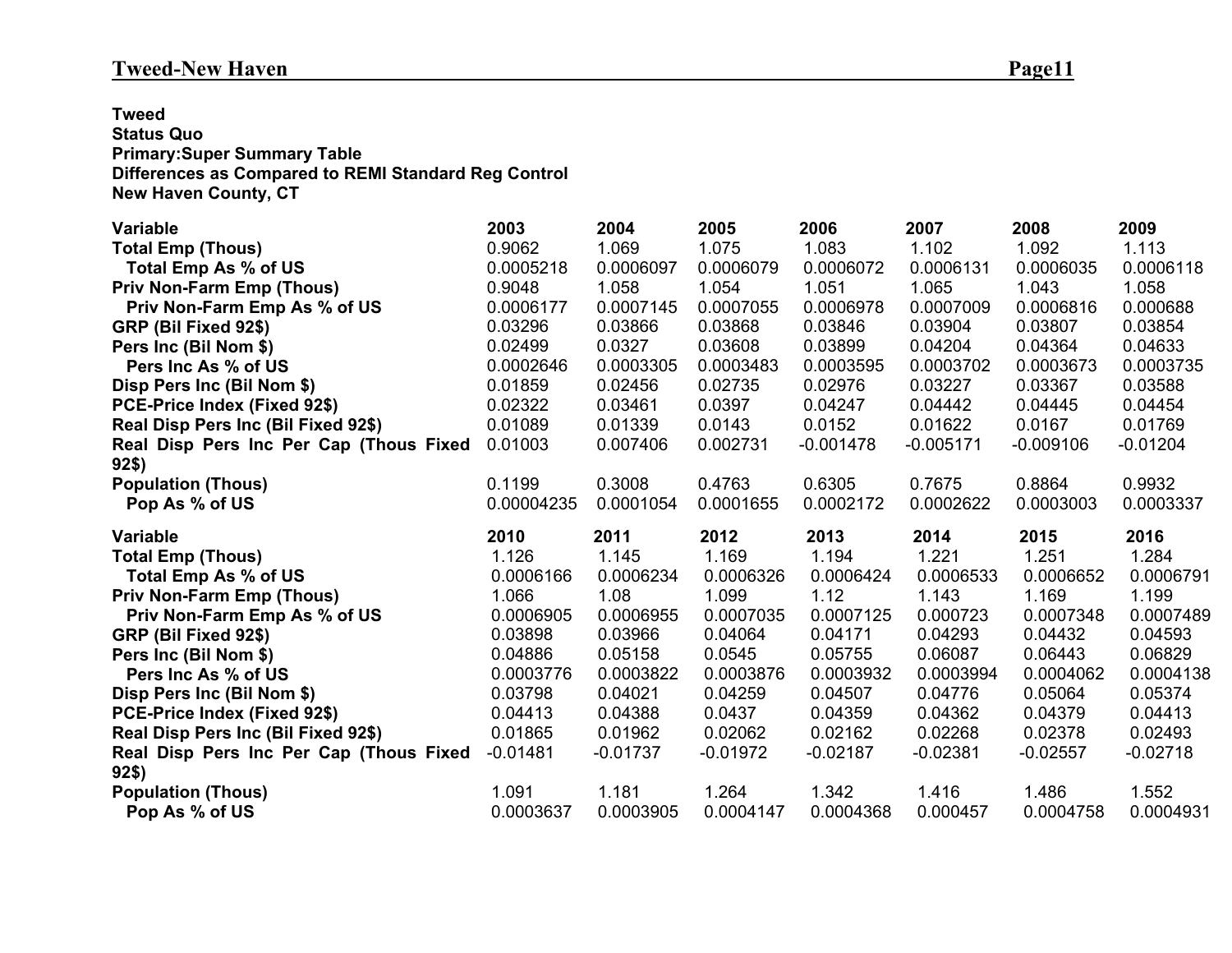### **Tweed-New Haven** Page12

**Tweed Status Quo Primary:Super Summary Table Differences as Compared to REMI Standard Reg Control New Haven County, CT**

| <b>Variable</b>                         | 2017       | 2018       | 2019       |
|-----------------------------------------|------------|------------|------------|
| <b>Total Emp (Thous)</b>                | 1.317      | 1.351      | 1.389      |
| Total Emp As % of US                    | 0.0006928  | 0.0007075  | 0.000724   |
| <b>Priv Non-Farm Emp (Thous)</b>        | 1.229      | 1.26       | 1.295      |
| Priv Non-Farm Emp As % of US            | 0.0007631  | 0.0007786  | 0.0007963  |
| GRP (Bil Fixed 92\$)                    | 0.04754    | 0.04926    | 0.0512     |
| Pers Inc (Bil Nom \$)                   | 0.0724     | 0.07668    | 0.08136    |
| Pers Inc As % of US                     | 0.0004214  | 0.0004292  | 0.0004378  |
| Disp Pers Inc (Bil Nom \$)              | 0.05703    | 0.06046    | 0.06419    |
| PCE-Price Index (Fixed 92\$)            | 0.04453    | 0.04492    | 0.04549    |
| Real Disp Pers Inc (Bil Fixed 92\$)     | 0.0261     | 0.02728    | 0.02853    |
| Real Disp Pers Inc Per Cap (Thous Fixed | $-0.02867$ | $-0.03004$ | $-0.03127$ |
| 92\$)                                   |            |            |            |
| <b>Population (Thous)</b>               | 1.615      | 1.674      | 1.731      |
| Pop As % of US                          | 0.0005091  | 0.0005238  | 0.0005376  |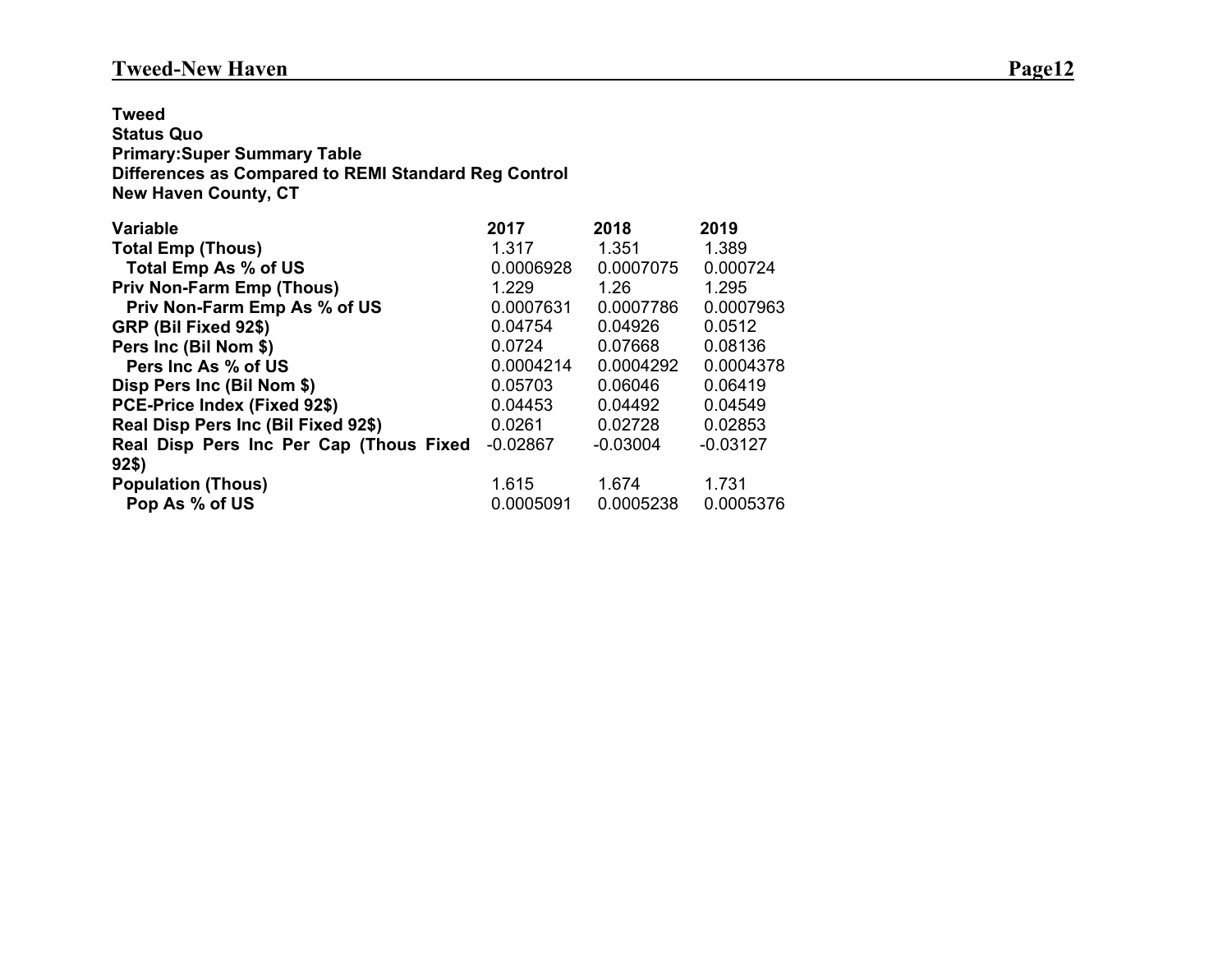### **Tweed-New Haven** Page13

**Tweed Status Quo Primary:Super Summary Table Differences as Compared to REMI Standard Reg Control Connecticut**

| <b>Variable</b>                         | 2003        | 2004        | 2005        | 2006        | 2007        | 2008        | 2009        |
|-----------------------------------------|-------------|-------------|-------------|-------------|-------------|-------------|-------------|
| <b>Total Emp (Thous)</b>                | 0.8398      | 0.9275      | 0.915       | 0.905       | 0.9065      | 0.8967      | 0.9207      |
| Total Emp As % of US                    | 0.0004838   | 0.0005289   | 0.0005172   | 0.0005074   | 0.0005046   | 0.0004958   | 0.0005064   |
| <b>Priv Non-Farm Emp (Thous)</b>        | 0.8416      | 0.9193      | 0.8984      | 0.8793      | 0.8782      | 0.8545      | 0.8734      |
| Priv Non-Farm Emp As % of US            | 0.0005745   | 0.0006208   | 0.0006013   | 0.0005836   | 0.0005779   | 0.0005587   | 0.0005685   |
| GRP (Bil Fixed 92\$)                    | 0.03488     | 0.03841     | 0.0376      | 0.03664     | 0.03645     | 0.03548     | 0.03618     |
| Pers Inc (Bil Nom \$)                   | 0.03069     | 0.03746     | 0.04008     | 0.04214     | 0.04443     | 0.04555     | 0.04834     |
| Pers Inc As % of US                     | 0.000325    | 0.0003784   | 0.000387    | 0.000389    | 0.0003911   | 0.0003836   | 0.0003901   |
| Disp Pers Inc (Bil Nom \$)              | 0.02303     | 0.02837     | 0.03056     | 0.03238     | 0.03416     | 0.03522     | 0.03752     |
| <b>PCE-Price Index (Fixed 92\$)</b>     | 0.005066    | 0.007111    | 0.007996    | 0.008255    | 0.008499    | 0.008362    | 0.008362    |
| Real Disp Pers Inc (Bil Fixed 92\$)     | 0.01379     | 0.01591     | 0.01648     | 0.01708     | 0.01775     | 0.01806     | 0.01909     |
| Real Disp Pers Inc Per Cap (Thous Fixed | 0.003054    | 0.002085    | 0.0007915   | $-0.000309$ | $-0.001287$ | $-0.002253$ | $-0.002926$ |
| 92\$)                                   |             |             |             |             |             |             |             |
| <b>Population (Thous)</b>               | 0.1372      | 0.3259      | 0.49        | 0.627       | 0.7463      | 0.8477      | 0.9392      |
| Pop As % of US                          | 0.0000484   | 0.0001142   | 0.0001701   | 0.0002161   | 0.0002551   | 0.0002872   | 0.0003155   |
|                                         |             |             |             |             |             |             |             |
| <b>Variable</b>                         | 2010        | 2011        | 2012        | 2013        | 2014        | 2015        | 2016        |
| <b>Total Emp (Thous)</b>                | 0.938       | 0.9607      | 0.9878      | 1.016       | 1.047       | 1.08        | 1.115       |
| Total Emp As % of US                    | 0.0005136   | 0.0005229   | 0.0005345   | 0.0005467   | 0.0005599   | 0.0005741   | 0.0005894   |
| <b>Priv Non-Farm Emp (Thous)</b>        | 0.8867      | 0.905       | 0.9287      | 0.9534      | 0.9805      | 1.01        | 1.042       |
| Priv Non-Farm Emp As % of US            | 0.0005742   | 0.0005831   | 0.0005944   | 0.0006065   | 0.0006201   | 0.000635    | 0.0006506   |
| GRP (Bil Fixed 92\$)                    | 0.0369      | 0.03786     | 0.03926     | 0.04068     | 0.04224     | 0.04402     | 0.04591     |
| Pers Inc (Bil Nom \$)                   | 0.05107     | 0.05411     | 0.05745     | 0.06104     | 0.06496     | 0.0692      | 0.07367     |
| Pers Inc As % of US                     | 0.0003945   | 0.0004007   | 0.0004086   | 0.0004169   | 0.0004259   | 0.0004361   | 0.0004467   |
| Disp Pers Inc (Bil Nom \$)              | 0.0397      | 0.04218     | 0.04491     | 0.04778     | 0.0509      | 0.05429     | 0.05789     |
| PCE-Price Index (Fixed 92\$)            | 0.008316    | 0.00827     | 0.008224    | 0.008316    | 0.008423    | 0.00853     | 0.008682    |
| Real Disp Pers Inc (Bil Fixed 92\$)     | 0.02007     | 0.02114     | 0.02231     | 0.02345     | 0.02468     | 0.02598     | 0.02729     |
| Real Disp Pers Inc Per Cap (Thous Fixed | $-0.003586$ | $-0.004183$ | $-0.004726$ | $-0.005234$ | $-0.005688$ | $-0.006107$ | $-0.006493$ |
| 92\$)                                   |             |             |             |             |             |             |             |
| <b>Population (Thous)</b>               | 1.025       | 1.105       | 1.181       | 1.253       | 1.321       | 1.388       | 1.451       |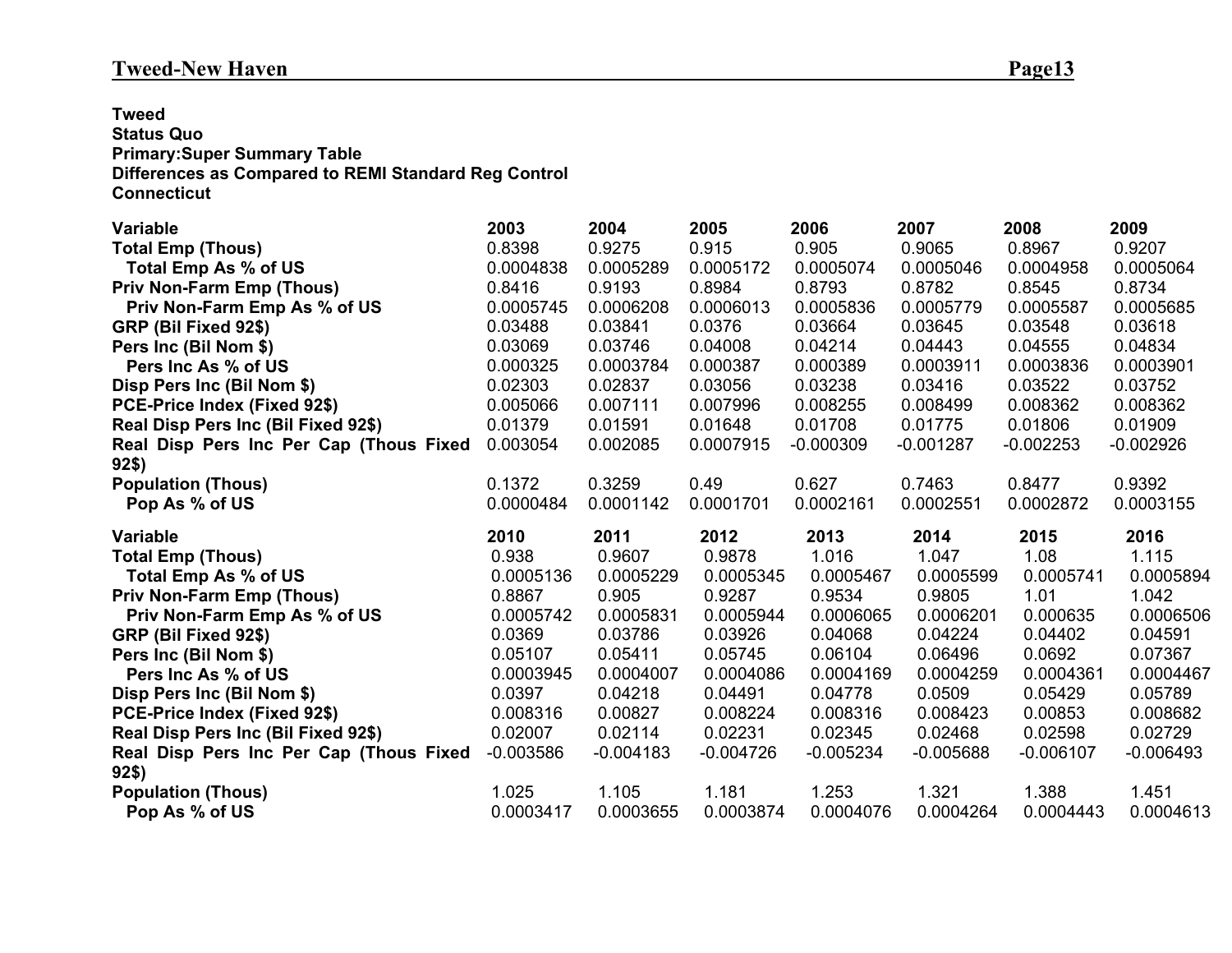**Tweed Status Quo Primary:Super Summary Table Differences as Compared to REMI Standard Reg Control Connecticut**

| <b>Variable</b>                         | 2017        | 2018        | 2019        |
|-----------------------------------------|-------------|-------------|-------------|
| <b>Total Emp (Thous)</b>                | 1.151       | 1.189       | 1.23        |
| Total Emp As % of US                    | 0.0006055   | 0.0006224   | 0.0006411   |
| <b>Priv Non-Farm Emp (Thous)</b>        | 1.075       | 1 1 1       | 1.149       |
| Priv Non-Farm Emp As % of US            | 0.0006679   | 0.0006857   | 0.0007064   |
| GRP (Bil Fixed 92\$)                    | 0.04791     | 0.05014     | 0.05254     |
| Pers Inc (Bil Nom \$)                   | 0.07864     | 0.08386     | 0.08957     |
| Pers Inc As % of US                     | 0.0004575   | 0.0004693   | 0.000482    |
| Disp Pers Inc (Bil Nom \$)              | 0.06186     | 0.06596     | 0.07051     |
| PCE-Price Index (Fixed 92\$)            | 0.008896    | 0.009033    | 0.009308    |
| Real Disp Pers Inc (Bil Fixed 92\$)     | 0.02869     | 0.03012     | 0.03165     |
| Real Disp Pers Inc Per Cap (Thous Fixed | $-0.006851$ | $-0.007179$ | $-0.007469$ |
| 92\$)                                   |             |             |             |
| <b>Population (Thous)</b>               | 1.513       | 1.573       | 1.631       |
| Pop As % of US                          | 0.0004772   | 0.0004921   | 0.0005068   |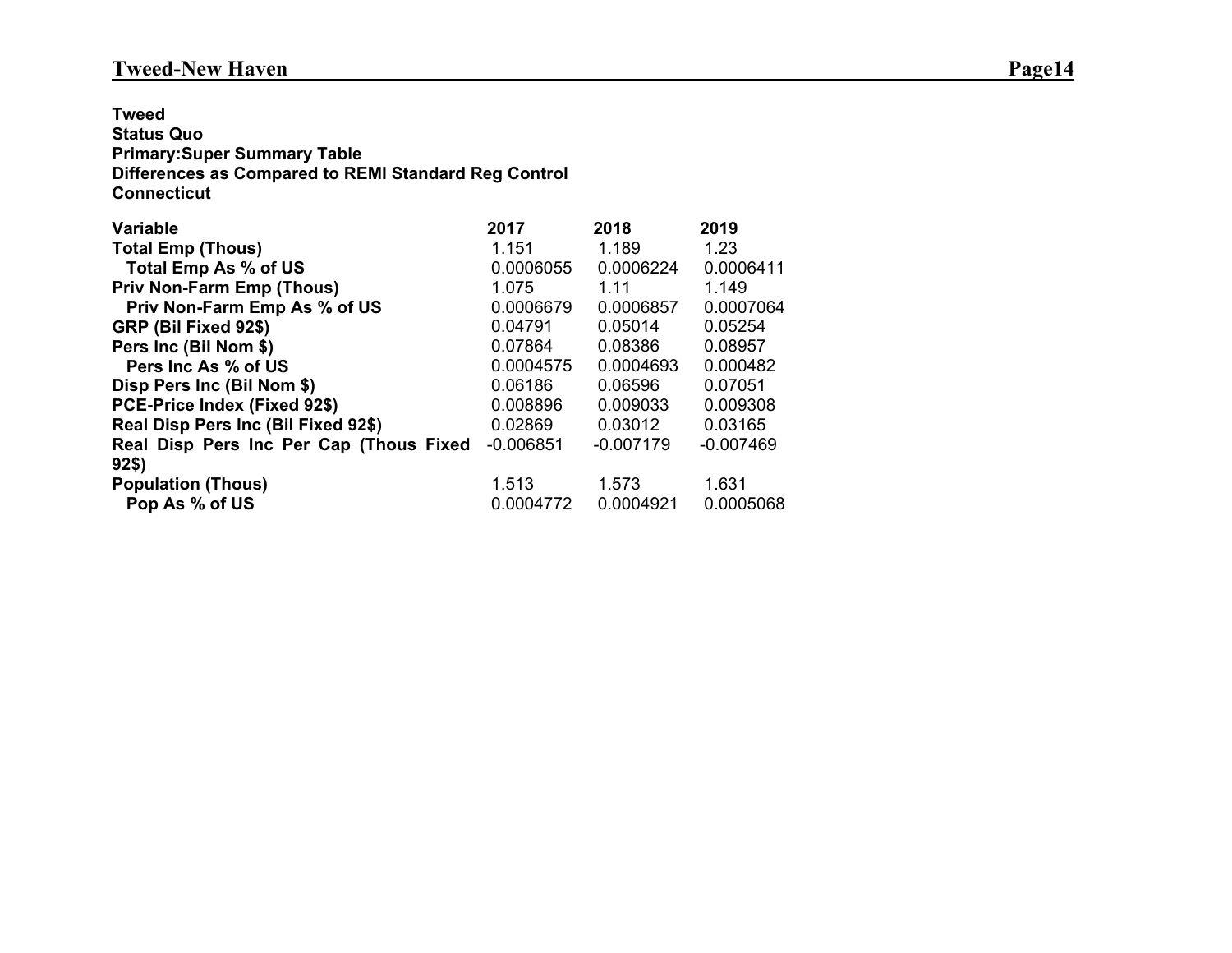**Development Primary:Super Summary Table Differences as Compared to REMI Standard Reg Control New Haven County, CT**

| <b>Variable</b>                             | 2003              | 2004              | 2005              | 2006              | 2007             | 2008              | 2009              |
|---------------------------------------------|-------------------|-------------------|-------------------|-------------------|------------------|-------------------|-------------------|
| <b>Total Emp (Thous)</b>                    | 1.279             | 2.305             | 4.103             | 4.321             | 4.489            | 4.607             | 4.645             |
| Total Emp As % of US                        | 0.0007367         | 0.001314          | 0.00232           | 0.002423          | 0.002497         | 0.002547          | 0.002554          |
| <b>Priv Non-Farm Emp (Thous)</b>            | 1.275             | 2.282             | 4.045             | 4.224             | 4.356            | 4.442             | 4.454             |
| Priv Non-Farm Emp As % of US                | 0.0008706         | 0.001541          | 0.002708          | 0.002803          | 0.002867         | 0.002904          | 0.002898          |
| GRP (Bil Fixed 92\$)                        | 0.04581           | 0.08165           | 0.1451            | 0.1518            | 0.1567           | 0.1605            | 0.1607            |
| Pers Inc (Bil Nom \$)                       | 0.0344            | 0.06607           | 0.1225            | 0.1418            | 0.1582           | 0.1735            | 0.1845            |
| Pers Inc As % of US                         | 0.0003643         | 0.0006678         | 0.001182          | 0.001307          | 0.001394         | 0.001461          | 0.001487          |
| Disp Pers Inc (Bil Nom \$)                  | 0.02557           | 0.04941           | 0.09185           | 0.1073            | 0.1206           | 0.133             | 0.1422            |
| PCE-Price Index (Fixed 92\$)                | 0.03255           | 0.06857           | 0.1276            | 0.1539            | 0.1703           | 0.1807            | 0.1847            |
| Real Disp Pers Inc (Bil Fixed 92\$)         | 0.01489           | 0.02709           | 0.04884           | 0.05461           | 0.05993          | 0.06515           | 0.06882           |
| Real Disp Pers Inc Per Cap (Thous Fixed     | 0.01362           | 0.01768           | 0.02494           | 0.008831          | $-0.007799$      | $-0.02343$        | $-0.03928$        |
| $92\$                                       |                   |                   |                   |                   |                  |                   |                   |
| <b>Population (Thous)</b>                   | 0.1669            | 0.522             | 1.138             | 1.831             | 2.496            | 3.103             | 3.647             |
| Pop As % of US                              | 0.00005901        | 0.0001829         | 0.0003952         | 0.0006305         | 0.0008525        | 0.001051          | 0.001226          |
|                                             |                   |                   |                   |                   |                  |                   |                   |
| <b>Variable</b>                             | 2010              | 2011              | 2012              | 2013              | 2014             | 2015              | 2016              |
| <b>Total Emp (Thous)</b>                    | 4.692             | 4.766             | 4.904             | 4.95              | 5.06             | 5.179             | 5.308             |
| Total Emp As % of US                        | 0.002569          | 0.002594          | 0.002654          | 0.002664          | 0.002707         | 0.002755          | 0.002808          |
| <b>Priv Non-Farm Emp (Thous)</b>            | 4.475             | 4.525             | 4.636             | 4.662             | 4.752            | 4.856             | 4.968             |
| Priv Non-Farm Emp As % of US                | 0.002899          | 0.002914          | 0.002968          | 0.002966          | 0.003005         | 0.003052          | 0.003103          |
| GRP (Bil Fixed 92\$)                        | 0.1613            | 0.1632            | 0.1668            | 0.168             | 0.1719           | 0.177             | 0.1823            |
| Pers Inc (Bil Nom \$)                       | 0.1953            | 0.2067            | 0.2202            | 0.2307            | 0.2438           | 0.2579            | 0.273             |
| Pers Inc As % of US                         | 0.001509          | 0.001531          | 0.001566          | 0.001576          | 0.0016           | 0.001626          | 0.001655          |
| Disp Pers Inc (Bil Nom \$)                  | 0.1512            | 0.1606            | 0.1716            | 0.1804            | 0.1911           | 0.2025            | 0.2147            |
| PCE-Price Index (Fixed 92\$)                | 0.1858            | 0.1857            | 0.1866            | 0.1848            | 0.1843           | 0.1846            | 0.1853            |
| Real Disp Pers Inc (Bil Fixed 92\$)         | 0.07266           | 0.07671           | 0.08144           | 0.08492           | 0.08922          | 0.09364           | 0.0982            |
| Real Disp Pers Inc Per Cap (Thous Fixed     | $-0.05336$        | $-0.06604$        | $-0.07704$        | $-0.08841$        | $-0.09786$       | $-0.1064$         | $-0.1143$         |
| $92\$                                       |                   |                   |                   |                   |                  |                   |                   |
| <b>Population (Thous)</b><br>Pop As % of US | 4.133<br>0.001377 | 4.572<br>0.001512 | 4.981<br>0.001634 | 5.354<br>0.001742 | 5.698<br>0.00184 | 6.022<br>0.001929 | 6.328<br>0.002011 |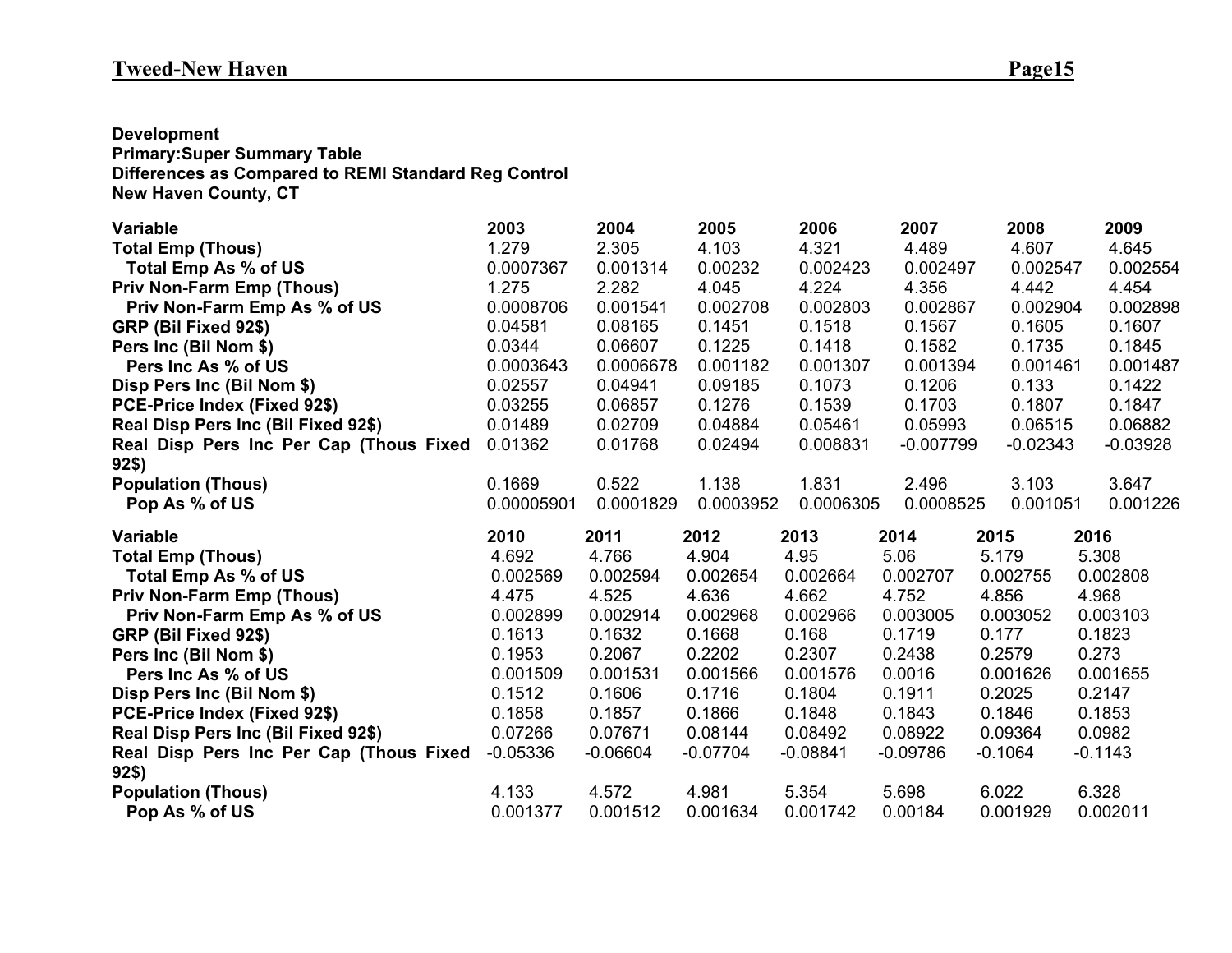**Development Primary:Super Summary Table Differences as Compared to REMI Standard Reg Control New Haven County, CT**

| <b>Variable</b>                         | 2017      | 2018      | 2019      |
|-----------------------------------------|-----------|-----------|-----------|
| <b>Total Emp (Thous)</b>                | 5.451     | 5.596     | 5.746     |
| Total Emp As % of US                    | 0.002868  | 0.00293   | 0.002995  |
| <b>Priv Non-Farm Emp (Thous)</b>        | 5.097     | 5.228     | 5.364     |
| Priv Non-Farm Emp As % of US            | 0.003165  | 0.003229  | 0.003298  |
| GRP (Bil Fixed 92\$)                    | 0.1886    | 0.195     | 0.2018    |
| Pers Inc (Bil Nom \$)                   | 0.2899    | 0.3074    | 0.3259    |
| Pers Inc As % of US                     | 0.001688  | 0.00172   | 0.001754  |
| Disp Pers Inc (Bil Nom \$)              | 0.2283    | 0.2423    | 0.2571    |
| PCE-Price Index (Fixed 92\$)            | 0.1866    | 0.1883    | 0.1901    |
| Real Disp Pers Inc (Bil Fixed 92\$)     | 0.1032    | 0.1081    | 0.1131    |
| Real Disp Pers Inc Per Cap (Thous Fixed | $-0.1214$ | $-0.1282$ | $-0.1344$ |
| 92\$)                                   |           |           |           |
| <b>Population (Thous)</b>               | 6.619     | 6.897     | 7.161     |
| Pop As % of US                          | 0.002087  | 0.002158  | 0.002223  |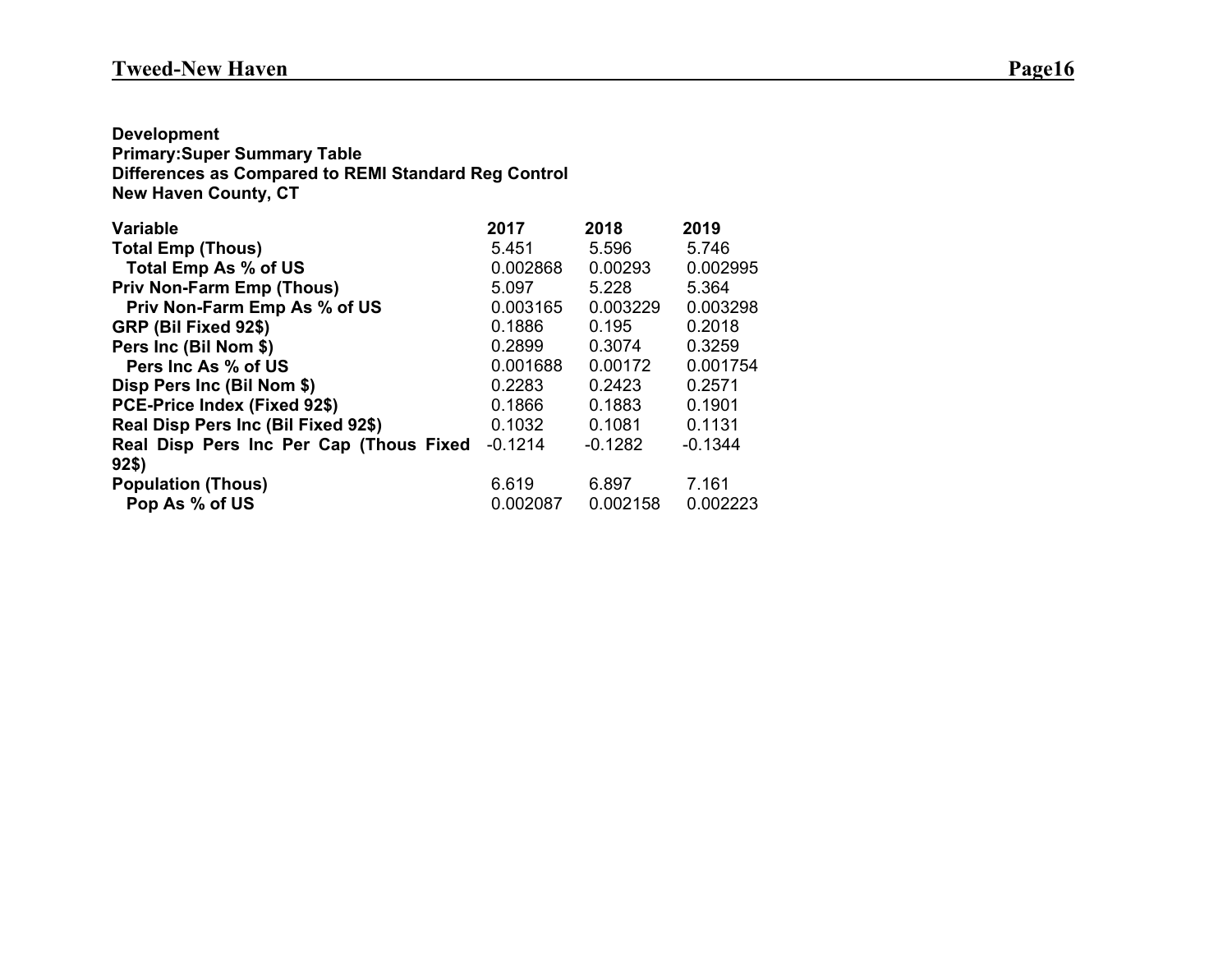### **Development**

**Primary:Super Summary Table Differences as Compared to REMI Standard Reg Control Connecticut**

| <b>Variable</b>                             | 2003              | 2004              | 2005              | 2006              | 2007              | 2008              | 2009              |
|---------------------------------------------|-------------------|-------------------|-------------------|-------------------|-------------------|-------------------|-------------------|
| <b>Total Emp (Thous)</b>                    | 1.07              | 1.689             | 2.778             | 2.877             | 2.949             | 3.357             | 3.355             |
| Total Emp As % of US                        | 0.0006162         | 0.0009629         | 0.00157           | 0.001613          | 0.001641          | 0.001855          | 0.001845          |
| <b>Priv Non-Farm Emp (Thous)</b>            | 1.07              | 1.673             | 2.741             | 2.816             | 2.87              | 3.257             | 3.242             |
| Priv Non-Farm Emp As % of US                | 0.0007308         | 0.00113           | 0.001834          | 0.001869          | 0.001889          | 0.002129          | 0.002109          |
| GRP (Bil Fixed 92\$)                        | 0.04384           | 0.06854           | 0.1124            | 0.1154            | 0.1173            | 0.1348            | 0.1336            |
| Pers Inc (Bil Nom \$)                       | 0.03804           | 0.06334           | 0.1068            | 0.1198            | 0.1306            | 0.1569            | 0.1655            |
| Pers Inc As % of US                         | 0.0004028         | 0.0006399         | 0.001031          | 0.001105          | 0.00115           | 0.001321          | 0.001335          |
| Disp Pers Inc (Bil Nom \$)                  | 0.02852           | 0.0477            | 0.0806            | 0.09113           | 0.09985           | 0.1204            | 0.1276            |
| PCE-Price Index (Fixed 92\$)                | 0.006317          | 0.01167           | 0.01978           | 0.02313           | 0.02512           | 0.02881           | 0.02972           |
| Real Disp Pers Inc (Bil Fixed 92\$)         | 0.01705           | 0.02699           | 0.04432           | 0.04816           | 0.0515            | 0.06138           | 0.06397           |
| Real Disp Pers Inc Per Cap (Thous Fixed     | 0.003744          | 0.004025          | 0.004967          | 0.001406          | $-0.002125$       | $-0.003944$       | $-0.007755$       |
| 92\$)                                       |                   |                   |                   |                   |                   |                   |                   |
| <b>Population (Thous)</b>                   | 0.1736            | 0.4944            | 0.9863            | 1.507             | 1.985             | 2.472             | 2.926             |
| Pop As % of US                              | 0.00006139        | 0.0001731         | 0.0003425         | 0.000519          | 0.0006779         | 0.0008374         | 0.0009831         |
|                                             |                   |                   |                   |                   |                   |                   |                   |
| <b>Variable</b>                             | 2010              | 2011              | 2012              | 2013              | 2014              | 2015              | 2016              |
| <b>Total Emp (Thous)</b>                    | 3.367             | 3.403             | 3.487             | 3.51              | 3.581             | 3.659             | 3.747             |
| Total Emp As % of US                        | 0.001843          | 0.001852          | 0.001887          | 0.001889          | 0.001916          | 0.001946          | 0.001982          |
| <b>Priv Non-Farm Emp (Thous)</b>            | 3.235             | 3.255             | 3.315             | 3.326             | 3.382             | 3.451             | 3.528             |
| Priv Non-Farm Emp As % of US                | 0.002095          | 0.002096          | 0.002122          | 0.002116          | 0.002139          | 0.002169          | 0.002204          |
| GRP (Bil Fixed 92\$)                        | 0.1329            | 0.1333            | 0.1353            | 0.1356            | 0.1382            | 0.142             | 0.1461            |
| Pers Inc (Bil Nom \$)                       | 0.1738            | 0.1826            | 0.1935            | 0.2016            | 0.2123            | 0.2238            | 0.2364            |
| Pers Inc As % of US                         | 0.001343          | 0.001353          | 0.001376          | 0.001377          | 0.001393          | 0.001411          | 0.001433          |
| Disp Pers Inc (Bil Nom \$)                  | 0.1346            | 0.1419            | 0.1508            | 0.1575            | 0.1663            | 0.1756            | 0.1859            |
| PCE-Price Index (Fixed 92\$)                | 0.02986           | 0.02972           | 0.02965           | 0.02922           | 0.02905           | 0.02898           | 0.02901           |
| Real Disp Pers Inc (Bil Fixed 92\$)         | 0.0668            | 0.06985           | 0.07369           | 0.07632           | 0.0798            | 0.0834            | 0.08724           |
| Real Disp Pers Inc Per Cap (Thous Fixed     | $-0.0111$         | $-0.01406$        | $-0.01656$        | $-0.0191$         | $-0.02117$        | $-0.02304$        | $-0.02472$        |
| $92\$                                       |                   |                   |                   |                   |                   |                   |                   |
| <b>Population (Thous)</b><br>Pop As % of US | 3.323<br>0.001108 | 3.677<br>0.001216 | 4.001<br>0.001312 | 4.291<br>0.001396 | 4.556<br>0.001471 | 4.804<br>0.001539 | 5.039<br>0.001601 |